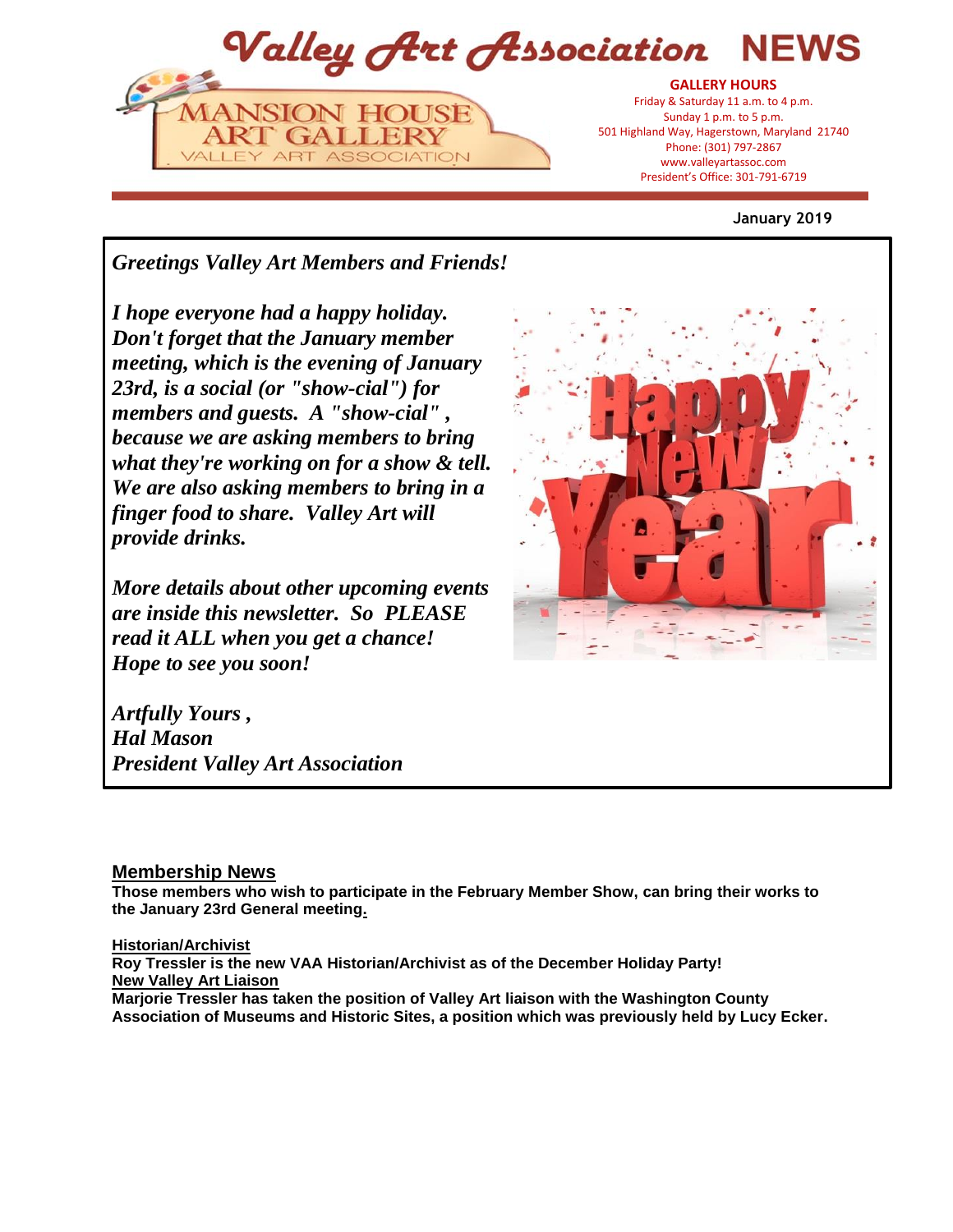#### **Information about the VAA Membership List**

**A current Membership List is kept on the desk at the Mansion House. It is kept up-to-date by the treasurer and includes information as to whether VAA dues have been received. Membership dues are \$30 for July 1, 2018 through June 30, 2019, If you wish to check the status of your dues or if you have any changes to your contact information, please call the Mansion House during its open hours and the sitter will write the changes on the list. We've been attracting many new members and hope to continue. We encourage all members to invite friends to our monthly meetings even if they don't paint or draw. Art is for EVERYONE!!!I YOU DON'T HAVE TO BE AN "ARTIST" TO JOIN THE VALLEY ART ASSOCIATION! Please check out the following list of our activities!**

**Workshops/Classes Exhibitions Trips and Travel in Art**

**List of Activities Mansion House Maintenance Membership/Phone Tree Hospital Shows and Publicity**

**Events Planning Library Nominating Program**

**If you have special interests that you wish to pursue, e.g., workshops, trips and travel, publicity for art, there are sign-up lists for various activities on the desk at the Mansion House Art Gallery. Please feel free to stop in at the Mansion House during its open hours to check the lists, add your name, or you may call to ask the sitter for assistance.**

> **Valley Art Association/Mansion House Sales Policy Attention All Gallery Members**

**Mansion House Sales Policy with regard to Maryland Sales and Use Tax (SUT)**

**Valley Art Members who sell anything (artwork, crafts, etc.) in the Mansion house must have a Maryland State Sales and Use Tax ID. Valley Art Association collects sales tax on all sales, and the sales tax money collected is paid to the member. It is the responsibility of the member to then pay that amount to the Maryland State Comptroller. Members need to provide their Sales Tax ID number to the Valley Art Association.** 

**If members wish to only display their work, but not sell it, they should mark their items "NFS" for NOT FOR SALE. They can provide their contact info in the event customers want to purchase from the member directly.** 

**When you are preparing sales slips, please include the following:**

- **Sales Tax**
- **Your Initials or name on the sales slip to identify who took care of the sale**

**Payment – cash, credit card or personal checks accepted.**

**Identification – you may be requested to present your name, address & phone number and/or asked to present I.D. This information will not be given to 3rd parties, nor used for solicitation purposes. Discounts – are at the sole discretion of the artist.**

**Returns – returns and other transaction adjustments may only be arranged between the artist and purchaser. Thank you for your support. Enjoy!**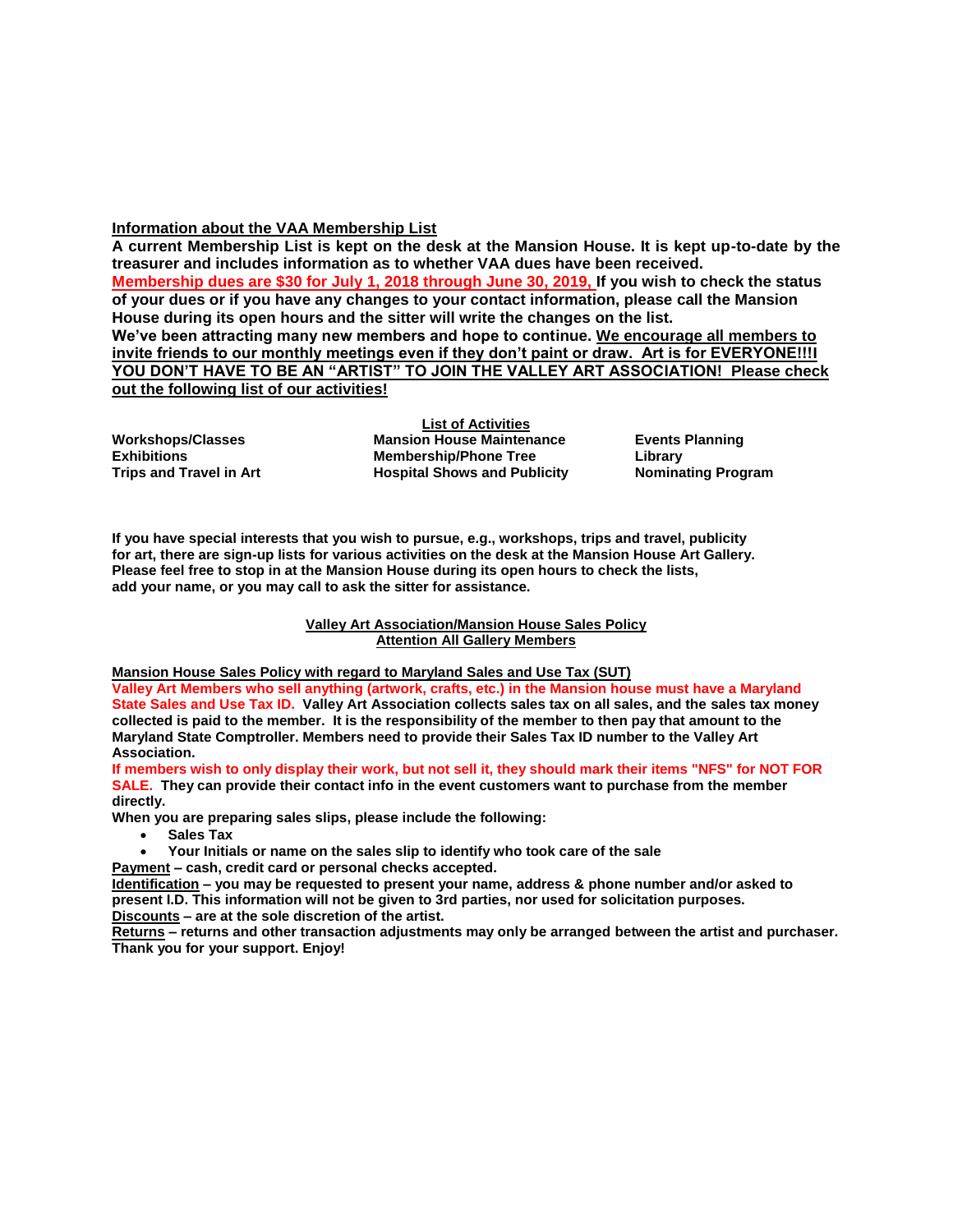# **\*All (and Solo) Member Shows**

# **2019**

**All artwork should be ready to hang with a wire on the back.**

**Paintings can be dropped off the weekend before the show during open hours: 11 to 4 on Friday and Saturday and 1 to 5 on Sunday. Drop/off pick up on Tuesday morning before the show opens. The new show will be hung from 10 AM to 12 Noon and anyone willing to help will be welcomed with open arms.** 

| <b>Month</b>     | <b>Title/Exhibitor</b>                                         | <b>Drop Off Dates</b>                                                           | Opening           | <b>Closing</b> | <b>Pick Up Date</b> |
|------------------|----------------------------------------------------------------|---------------------------------------------------------------------------------|-------------------|----------------|---------------------|
| January          | <b>Home is Where</b><br>the Heart Is*                          | December 28-30                                                                  | January 4         | January 27     | <b>Jan 29</b>       |
| <b>February</b>  | <b>Recipe for</b><br>Romance*                                  | January 26-28<br>or bring artwork<br>to the January<br>23 <sup>rd</sup> meeting | <b>February 1</b> | February 24    | February 26         |
| <b>March</b>     | Cumberland*                                                    | February 22-24                                                                  | March 1           | March 31       | <b>April 2</b>      |
| <b>April</b>     | <b>Marguerite Cyr</b>                                          | <b>March 29-31</b>                                                              | April 5           | April 28       | April 30            |
| May              | Janie Moltrup                                                  | <b>April 26-28</b>                                                              | May 3             | <b>May 26</b>  | <b>May 28</b>       |
| June/July        | <b>Here Comes the</b><br>Sun and<br><b>Miniatures</b><br>Show* | May 24-26                                                                       | <b>May 31</b>     | June 30        | July 2              |
| <b>August</b>    | <b>Lily Ramos</b>                                              | <b>July 26-28</b>                                                               | <b>August 2</b>   | September 1    | September 3         |
| <b>September</b> | Make Me Laugh*                                                 | <b>August 30-</b><br>September 1                                                | September 6       | September 29   | October 1           |
| <b>October</b>   | <b>Abstract Show*</b>                                          | September 27-29                                                                 | October 4         | October 27     | October 29          |
| <b>November</b>  | <b>Dragons, Fairies</b><br>and Fantasies*                      | October 25-27                                                                   | November 1        | December 1     | December 3          |
| <b>December</b>  | <b>Winter Nights;</b><br><b>Winter Lights*</b>                 | November 29-<br>December 1                                                      | December 6        | December 29    | December31          |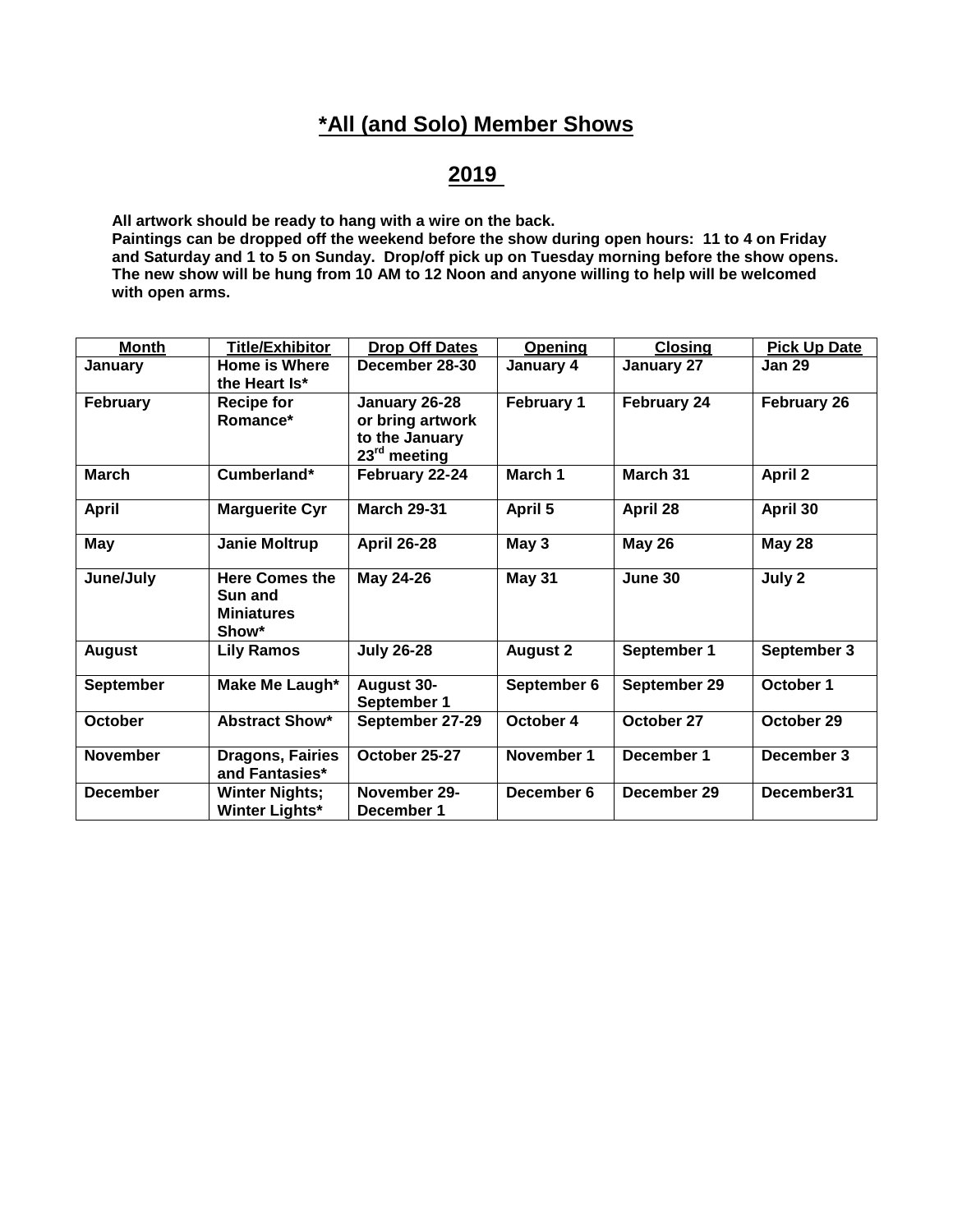# **Valley Art Association 2019 Meeting Schedule**

| 1/23/19 | 7pm | <b>Member</b><br><b>Show-cial (which</b><br>means "get<br>together") |                                                                    | <b>Members please</b><br>bring a painting of<br>your own plus<br>finger food to share |
|---------|-----|----------------------------------------------------------------------|--------------------------------------------------------------------|---------------------------------------------------------------------------------------|
| 2/27/19 | 7pm | <b>Business</b><br><b>Meeting and</b><br><b>Snacks</b>               | 7:30pm Demo by<br>Ziggy<br>Wolodkewitsch                           | Ziggy will give a talk<br>on color as it<br>pertains to painting                      |
| 3/27/19 | 7pm | <b>Business</b><br><b>Meeting and</b><br><b>Snacks</b>               | $7:30$ pm Ray<br><b>Snouffer</b>                                   | <b>Textural</b><br><b>Perspective</b>                                                 |
| 4/24/18 | 7pm | <b>Business</b><br><b>Meeting and</b><br><b>Snacks</b>               | 7:30 pm Demo by<br><b>Rodney Clark</b><br>Gallery 35<br>Waynesboro | <b>Civil War</b><br><b>Photographs</b>                                                |
| 5/22/19 | 7pm | <b>Business</b><br><b>Meeting and</b><br><b>Snacks</b>               | 7:30pm Demo by<br><b>Lynn Ferris</b>                               |                                                                                       |
| 6/26/19 | 7pm | <b>Annual Picnic</b>                                                 |                                                                    | <b>Fried chicken</b><br>/drinks members<br>bring side dishes                          |

# **Artist Bios**

**We are asking all of our members to update (or create) their resumes for our Artist Book. Carol Gwin will be the contact person for this. Please send your updated or new resume to Carol at howiegwin@verizon.net or mail it to her at the following address:**

**Carol Gwin 1271 Fairchild Ave. Hagerstown, MD 21742**

# **Future Events:**

**The Artisans Connection will be gathering again on Monday January 14th , 2019. Thanks, Marjorie Tressler, founder/facilitator. Contact marjorietressler@comcast.net or 717-762-6791**



# **Mark your calendar!!!**

**Art Show featuring works of the late Marguerite E. Cyr (1913-2014) Marguerite Cyr's daughter, Marguerite and the Valley Art Association are hosting a show of her mother's work, and some of hers as well, in April, 2019 at The Mansion House.**

**Mrs. Marguerite E. Cyr was well known in the community. She was an artist and cofounder of The Mansion House Center. She taught at St. Maria Goretti HS and the YMCA.** 

**She was heavily involved with the Red Cross and with the Girl Scouts. She received a Woman of Distinction Award at age 96.** 

**There will be 80 pieces of art in oil and watercolor for sale at affordable prices. Most of them are Marguerite's and some are her daughter's. There will also be an opportunity for those who sat for portraits in Mrs. Cyr's portrait class at the YMCA, or their families, to "Come Find Themselves" and sign up to bring their portraits home.**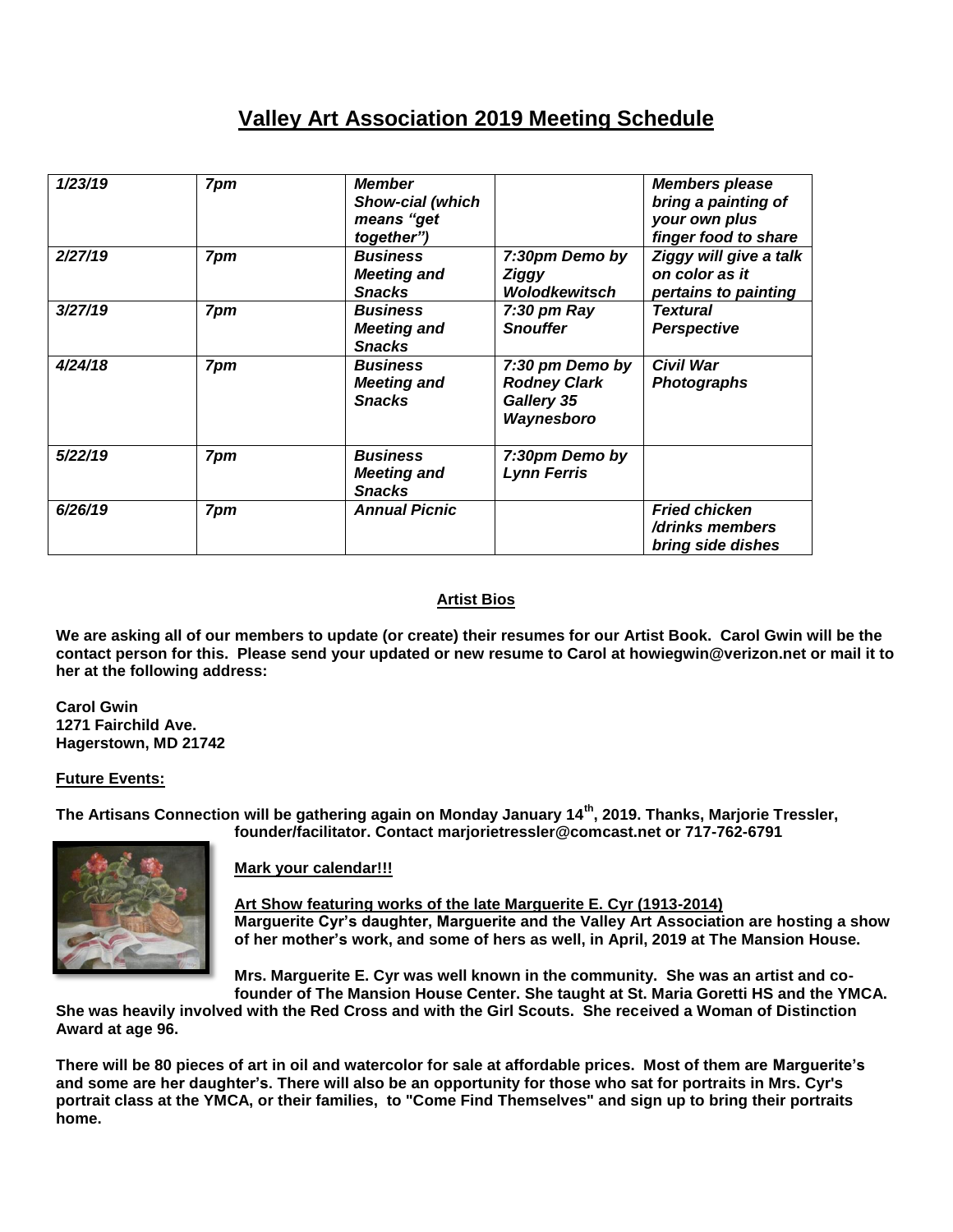#### **Michael Davis Portrait Workshop**

**On April 25, 2019, we will have a one-day six hour workshop with Michael Davis. This will be a portrait workshop with live model. Cost is \$70 for VAA and Washington County Museum of Fine Art members, and \$80 for non-members. There will be an additional model fee of \$5 to \$10. Lunch is provided. Minimum number of participants is 5 and the maximum is 8. A waiting list will be started if necessary. To register for the workshop, and for further details, please contact Elaine Wolfe at ecwolfe@frontier.com or 304-754-5116.** 

#### **Acrylic Glazing Workshop**

**David Bottini is going to begin a new teaching position in Boston in the New Year, and will be unable to conduct the glazing workshop. We extend our sincere congratulations to Mr. Bottini on his new position! Elaine will contact Golden Paints to see if there is someone else whom we could have do a workshop on this subject.** 

**Ray Snouffer - March 27th Demonstration at the General Meeting Watercolor and Textural Perspective The demonstration examines the impact of texture on perspective in a painting. Ray will show how using textural perspective adds more focus, provides greater depth and increases the overall realism in a painting. Specific watercolor techniques used to create texture and implied detail will be demonstrated during the execution of a landscape painting.** 

#### **Hans Guerin**

**We anticipate another workshop with Hans Guerin in 2019. We expect that the location of the workshop will be at the Washington County Museum ofFine Arts, rather than at the Mansion House Art Gallery. We will keep you posted!**

#### **Painting Groups at the Mansion House**

**Monday: Call Gretchen Starliper 240-217-4554 Time is 10am to 2-ish, Tuesday: 10am to 3-ish Call Donna Mason 301-791-6719**

#### **Figure-drawing at the Mansion House**

**Winter schedule - 10:00 am to 1:00 pm on Thursdays, resumes after Christmas break on January 3rd. Professional models. Wayne Bladen and Melissa Bean are our regular models. No instruction. Any medium. Gesture and 20 minutes poses with occasional long pose session. Only cost is shared model fees. Drop-in O.K. but please contact Elaine Wolfe if interested at ecwolfe@frontier.com or call at 304-754-5116.** 

**Interest in Figure-Drawing WORKSHOP at the Mansion House? If you are interested in the idea of a figure-drawing workshop at the Mansion House, please contact Elaine (as above).**

**Interest in Managing Portrait Sessions at the Mansion House? If anyone is interested in starting up portrait sessions at the Mansion House, Elaine will be happy to help with getting started/finding models (contact as above).**

#### **Wednesday Art Group**

**This takes place every Wednesday from 10am to 2pm. Bring your lunch and paints, any medium. For more information call Audrey Mentzer at 301-739-8112 or Ruth Peyton at 301-223-8688.**

# **Oil and Acrylic Art Classes with Marjorie Tressler**

**The Wednesday classes at the Mansion House are still the 1st and 3rd Wednesdays 6:30-9pm. All classes are for the novice to advance painters who want to study oil or acrylic plus drawing. \$65.00 for 6 classes and are continuous. Contact Marjorie at marjorietressler@comcast.net, or 717-762-6791.**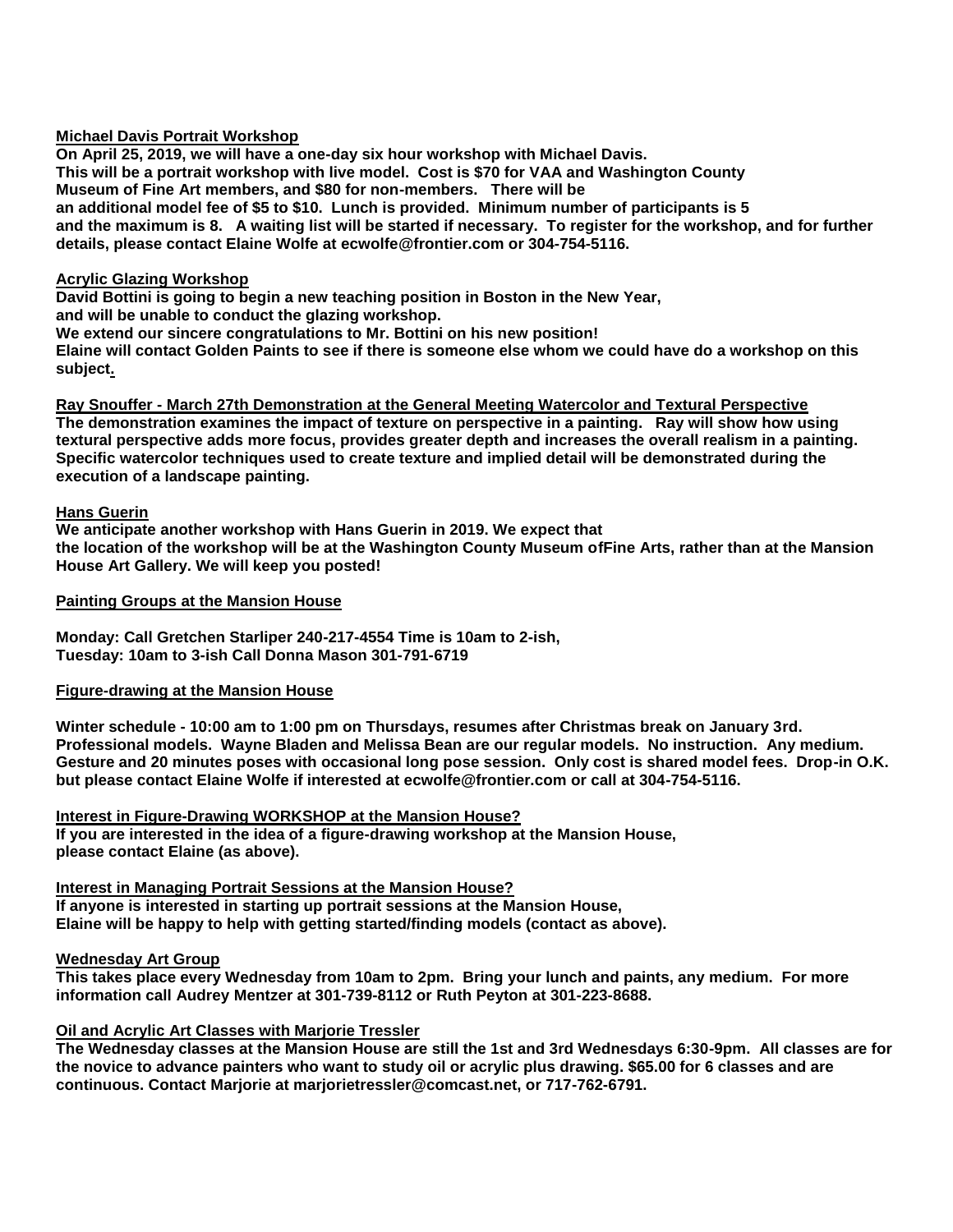### **MEMBERS OUTSIDE ACTIVITIES**

**The following section of this newsletter includes activities that our busy members are involved in. Please pay special attention to this section and hopefully you will be able to attend or take part in some of these events.**

#### **Changes to Oil and Acrylic Art Classes with Marjorie Tressler**

**Marjorie Tressler is conducting 2 art classes at Gallery 35 East every Monday, 9am to 12pm and 1-4pm.Students are taught in the classical way of painting covering oil, acrylic and drawing. These classes are for the novice to the professional who want to improve their skills in a very relaxed and fun atmosphere. Cost: 65.00 for 6 classes, and classes are continuous. Contact for more information, Marjorietressler@comcast.net or 717-762-6791.** 

#### **Artisans Connection**

**The Artisans Connection will be at Gallery 35 East on Monday January 14, 2019. This is a monthly gathering for all artists or artisans. Please contact Marjorie Tressler at 717-762-6791 or marjorietressler@comcast.net**

#### **Destination Arts, Waynesboro 42 West Arts Gallery**

**Donna Bingaman Oil Painting and Acrylic Classes every Wednesday from 12 - 3pm. All skill levels 42 W. Main St. Waynesboro Pa. \$15 per class. Focus on drawing, tonal values and color in your art work. Easels, tables and chairs are available. Bring in a photo of your choosing. For more information contact: Donna Bingaman 717- 762- 8394 or artsyfolks@embarqmail.com**

**Now accepting 3D artists, sculptures, and fine art crafters. Free to the public every Saturday, art demonstrations oil or watercolor painting, pottery, gourd demos, weaving, sculpting. Wednesdays, Denny Bingaman will be giving free demonstrations. Hours are Wednesday 12:00 to 3:00, Thursday 1:00 to 4:00, Friday 5:00 to 8:00, Sat. 1:00 to 6:00, and Sun. 1:00 to 4:00. Music, Wine and Refreshments are offered every Friday night from 5:30 to 8:00. To join, call Denny and Donna Bingaman 762-8394 or artsyfolks@embarqmail.com.** 

#### **Teachers and Art Organizations: Opportunity for Classes/Workshops/Shows/Fundraisers**

**Mary Schurz is offering the use of her beautiful, completely renovated 1859 townhouse on East Potomac Street in Williamsport, MD, for regional artists' use for classes, workshops, shows, demonstrations, fundraisers, etc.. This house has lovely space for receptions, a full kitchen opening onto a terrace and garden (the kitchen could also be used for classes), free off-street parking, several excellent rooms for workshops and classes and storage. She welcomes interest from artists and art organizations, and will be happy to show you through the house. Her email address is maschurz@myact.net, and telephone number is 301-223-2698 and cell number is 240-217-2906.**

#### **Trips and Travel:**

**NATIONAL PORTRAIT GALLERY, Washington, D.C.: "Self-Portraits: Eye to I from 1900 to Today", November 4, 2018 - August 18, 2019. NATIONAL GALLERY OF ART, Washington, D.C.: "THE LIFE OF ANIMALS IN JAPANESE ART", May 5th through July 28th, 2019, covering sixteen centuries and a wide variety of media, including almost 180 masterpiece works that rarely leave Japan.**

**If interested in this exhibitions, please contact Elaine Wolfe at valleyartinfo@gmail.com or call 304-754-5116.**